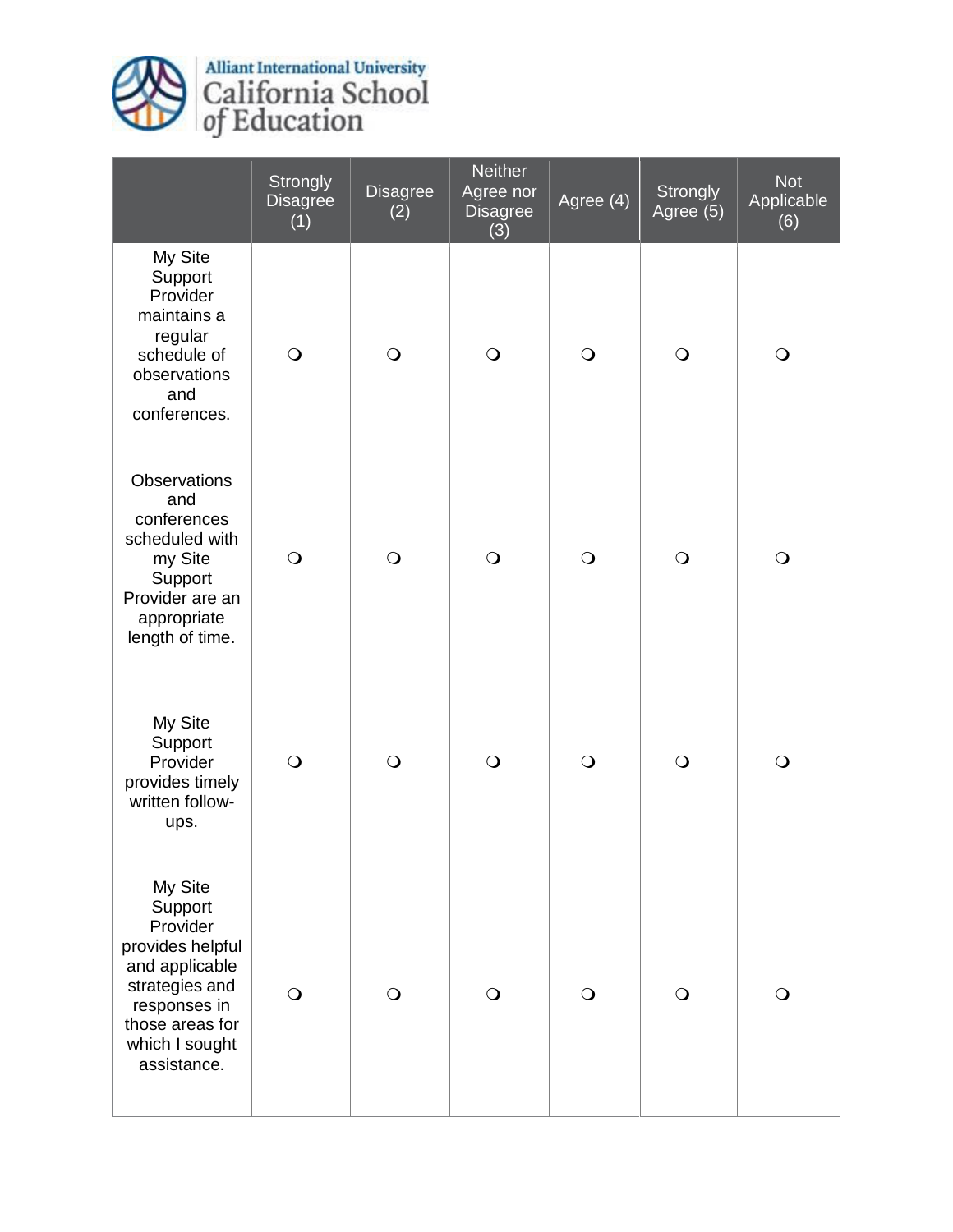

Alliant International University<br>California School<br>of Education

| My Site<br>Support<br>Provider<br>provides<br>guidance in<br>instructional<br>planning.                                         | $\bigcirc$ | $\bigcirc$ | $\bigcirc$ | $\bigcirc$ | $\bigcirc$ | $\bigcirc$ |
|---------------------------------------------------------------------------------------------------------------------------------|------------|------------|------------|------------|------------|------------|
| My Site<br>Support<br>Provider<br>provides<br>guidance in the<br>implementation,<br>analysis and<br>use of<br>assessments.      | $\bigcirc$ | $\bigcirc$ | $\bigcirc$ | $\bigcirc$ | $\bigcirc$ | $\bigcirc$ |
| My Site<br>Support<br>Provider<br>identifies best<br>practices for<br>the<br>advancement<br>of English<br>Language<br>Learners. | $\bigcirc$ | $\bigcirc$ | $\bigcirc$ | $\bigcirc$ | $\bigcirc$ | $\bigcirc$ |
| My Site<br>Support<br>Provider<br>identifies best<br>practices for<br>the<br>advancement<br>of my special<br>needs<br>students. | $\bigcirc$ | $\bigcirc$ | $\bigcirc$ | $\bigcirc$ | $\bigcirc$ | $\bigcirc$ |